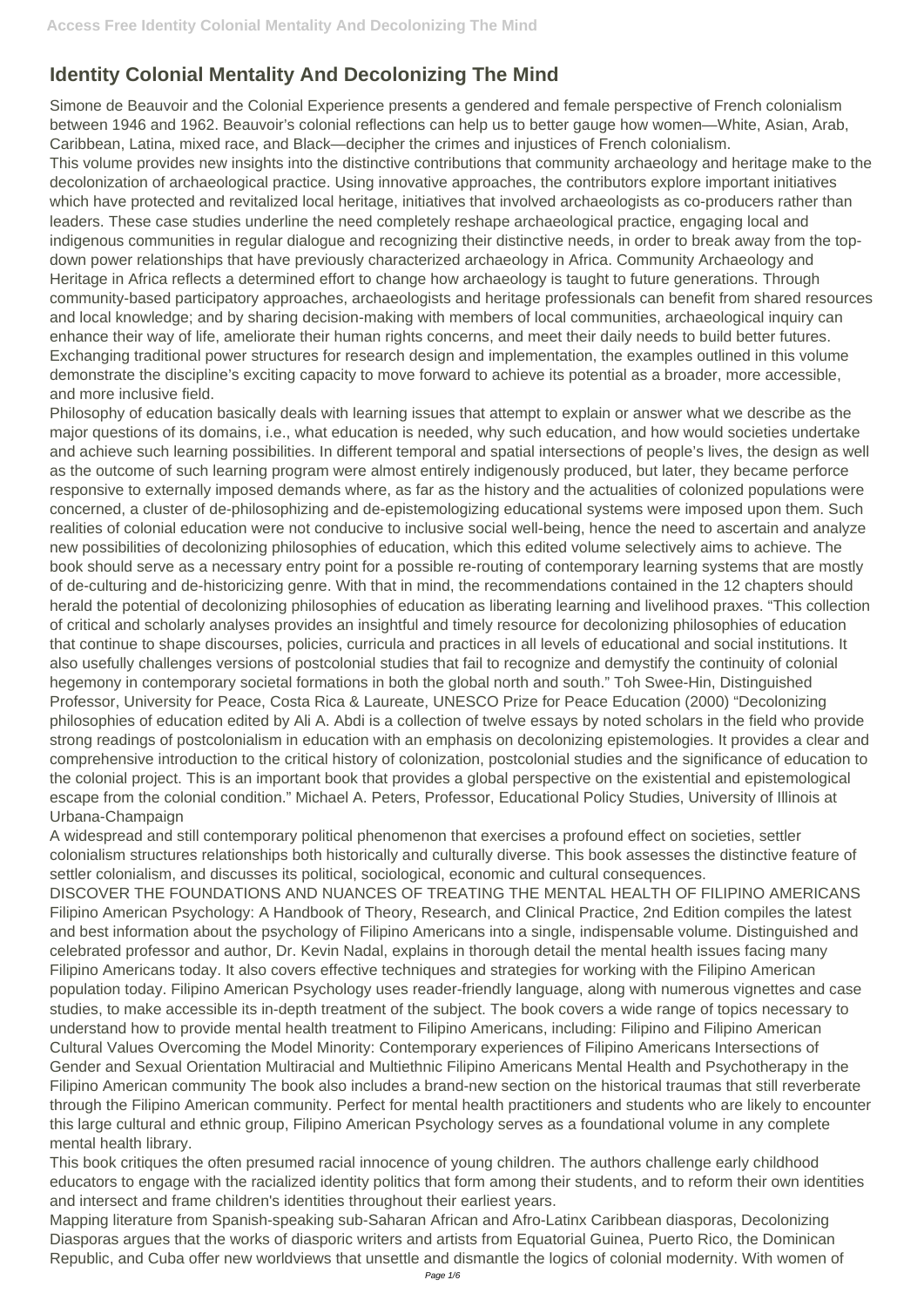## **Access Free Identity Colonial Mentality And Decolonizing The Mind**

color feminisms and decolonial theory as frameworks, Yomaira C. Figueroa-Vásquez juxtaposes Afro-Latinx and Afro-Hispanic diasporic artists, analyzing work by Nelly Rosario, Juan Tomás Ávila Laurel, Trifonia Melibea Obono, Donato Ndongo, Junot Díaz, Aracelis Girmay, Loida Maritza Pérez, Ernesto Quiñonez, Christina Olivares, Joaquín Mbomio Bacheng, Ibeyi, Daniel José Older, and María Magdalena Campos-Pons. Figueroa-Vásquez's study reveals the thematic, conceptual, and liberatory tools these artists offer when read in relation to one another. Decolonizing Diasporas examines how themes of intimacy, witnessing, dispossession, reparations, and futurities are remapped in these works by tracing interlocking structures of oppression, including public and intimate forms of domination, sexual and structural violence, sociopolitical and racial exclusion, and the haunting remnants of colonial intervention. Figueroa-Vásquez contends that these diasporic literatures reveal violence but also forms of resistance and the radical potential of Afrofuturities. This study centers the cultural productions of peoples of African descent as Afro-diasporic imaginaries that subvert coloniality and offer new ways to approach questions of home, location, belonging, and justice. Filipino Americans have a long and rich history with and within the United States, and they are currently the second largest Asian group in the country. However, very little is known about how their historical and contemporary relationship with America may shape their psychological experiences. The most insidious psychological consequence of their historical and contemporary experiences is colonial mentality or internalized oppression. Some common manifestations of this phenomenon are described below: • Skin-whitening products are used often by Filipinos in the Philippines to make their skins lighter. Skin whitening clinics and businesses are popular in the Philippines as well. The "beautiful" people such as actors and other celebrities endorse these skin-whitening procedures. Children are told to stay away from the sun so they do not get "too dark." Many Filipinos also regard anything "imported" to be more special than anything "local" or made in the Philippines. • In the United States, many Filipino Americans make fun of "fresh-off-the-boats" (FOBs) or those who speak English with Filipino accents. Many Filipino Americans try to dilute their "Filipino-ness" by saying that they are mixed with some other races. Also, many Filipino Americans regard Filipinos in the Philippines, and pretty much everything about the Philippines, to be of "lower class" and those of the "third world." The historical and contemporary reasons for why Filipino -/ Americans display these attitudes, beliefs, and behaviors - often referred to as colonial mentality - are explored in Brown Skin, White Minds. This book is a peer-reviewed publication that integrates knowledge from multiple scholarly and scientific disciplines to identify the past and current catalysts for such self-denigrating attitudes and behaviors. It takes the reader from indigenous Tao culture, Spanish and American colonialism, colonial mentality or internalized oppression along with its implications on Kapwa, identity, and mental health, to decolonization in the clinical, community, and research settings. This book is intended for the entire community - teachers, researchers, students, and service providers interested in or who are working with Filipinos and Filipino Americans, or those who are interested in the psychological consequences of colonialism and oppression. This book may serve as a tool for remembering the past and as a tool for awakening to address the present.

Written in 1956 when Morocco and Tunisia gained independence from France and soon after the Algerian war had started, this book describes the inescapable bonds between colonizer and colonized. Born in Tunis, Memmi is one of the colonized, but as a Jew, he identified culturally with the colonizer. He moved to France in 1956 and draws on his experience to analyze vividly how colonizer and colonized are mutually dependent, and ultimately both victims of colonialism. "The Colonizer and the Colonized [is] now regarded as a classic description of the inner dynamics of racism and colonialism, a work that in its economic and political sophistication, its sober perceptions of the interdependence of colonizer and colonized, rivals Franz Fanon's more famous but more romantic Black Skin, White Masks and The Wretched of the Earth." — Richard Locke, The New York Times "The subject of colonialism has rarely been treated more lucidly and devastatingly than in this book." — Library Journal "Widely influential." — New Yorker "Confiscated by colonial police throughout the world since its 1957 publication, The Colonizer and the Colonized is an important document of our times, an invaluable warning for all future generations." — Los Angeles Times "Albert Memmi's characterology of master and servant has a personal as well as a social dimension. The pecking order he describes has its accurate analogues in the lives of middle-class Americans." — Emile Capouya, Saturday Review

Explores the experiences of intervention in Mozambique to examine the efficacy of colonial approaches to post-crisis statebuilding. Looking at decolonization in the conditional tense, this volume teases out the complex and uncertain ends of British and French empire in Africa during the period of 'late colonial shift' after 1945. Rather than view decolonization as an inevitable process, the contributors together explore the crucial historical moments in which change was negotiated, compromises were made, and debates were staged. Three core themes guide the analysis: development, contingency and entanglement. The chapters consider the ways in which decolonization was governed and moderated by concerns about development and profit. A complementary focus on contingency allows deeper consideration of how colonial powers planned for 'colonial futures', and how divergent voices greeted the end of empire. Thinking about entanglements likewise stresses both the connections that existed between the British and French empires in Africa, and those that endured beyond the formal transfer of power. Praise for Britain, France and the Decolonization of Africa '…this ambitious volume represents a significant step forward for the field. As is often the case with rich and stimulating work, the volume gestures towards more themes than I have space to properly address in this review. These include shifting terrains of temporality, spatial Scales, and state sovereignty, which together raise important questions about the relationship between decolonization and globalization. By bringing all of these crucial issues into the same frame,Britain, France and the Decolonization of Africa is sure to inspire new thought-provoking research.' - H-France vol. 17, issue 205 Cutting-edge scholarship on post-war Arab intellectual history that challenges conventional thinking about authoritarianism, religion and revolution in the modern Middle East. In recent years, the news media has directed a significant amount of attention to the effect of globalization on the second most populous nation in the world: India. With the emergence of new economic opportunities and the influx of foreign popular culture and commodities, India has experienced an enormous sea of change in the last few decades. In Decolonizing Psychology: Globalization, Social Justice, and Indian Youth Identities, author Sunil Bhatia focuses on the psychological tensions that these changes have brought upon Indian youth today. Drawing on dozens of interviews, Bhatia offers readers a compelling glimpse and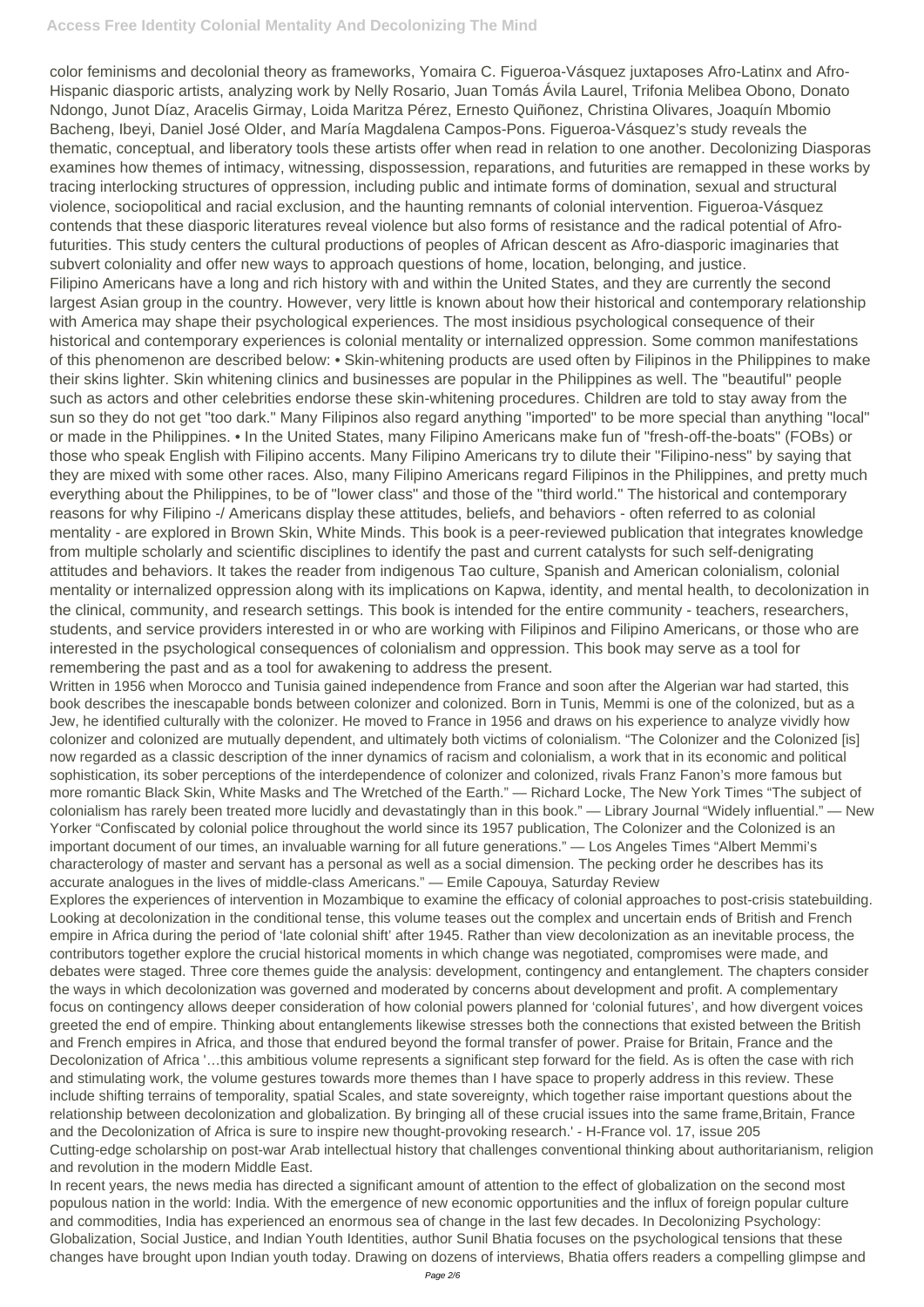analysis of how these youth populations are engaging with the emerging presence of globalization in their day-to-day lives. As Bhatia explains, young Indians use the term 'world class selves' as a way to identify and describe the ways in which globalization has strengthened their standing in the world. By frequenting urban cafes and bars, watching American television and cinema, traveling abroad, and regularly consuming foreign commodities, Indian youth absorb the westernized culture and view themselves as peers to their western counterparts. At the same time, however, these young Indians proudly hold onto their homeland's traditions governing family and religious values. With remarkable clarity and nuance, Bhatia sheds an important light on the universalizing power and the colonizing dimensions of Euro-American psychology. By integrating insights from postcolonial, narrative, and cultural psychologies to explore how Euro-American scientific psychology became the standard approach, Bhatia reminds readers of whose stories are not being told, what knowledge is not being considered, and whose lives are not included in the central understanding of psychology today.

Decolonizing Wealth is a provocative analysis of the dysfunctional colonial dynamics at play in philanthropy and finance. Awardwinning philanthropy executive Edgar Villanueva draws from the traditions from the Native way to prescribe the medicine for restoring balance and healing our divides. Though it seems counterintuitive, the philanthropic industry has evolved to mirror colonial structures and reproduces hierarchy, ultimately doing more harm than good. After 14 years in philanthropy, Edgar Villanueva has seen past the field's glamorous, altruistic façade, and into its shadows: the old boy networks, the savior complexes, and the internalized oppression among the "house slaves," and those select few people of color who gain access. All these funders reflect and perpetuate the same underlying dynamics that divide Us from Them and the haves from have-nots. In equal measure, he denounces the reproduction of systems of oppression while also advocating for an orientation towards justice to open the floodgates for a rising tide that lifts all boats. In the third and final section, Villanueva offers radical provocations to funders and outlines his Seven Steps for Healing. With great compassion—because the Native way is to bring the oppressor into the circle of healing—Villanueva is able to both diagnose the fatal flaws in philanthropy and provide thoughtful solutions to these systemic imbalances. Decolonizing Wealth is a timely and critical book that preaches for mutually assured liberation in which we are all interconnected.

"The Netherlands is home to one million citizens with roots in the former colonies Indonesia, Suriname and the Antilles. Entitlement to Dutch citizenship, pre-migration acculturation in Dutch language and culture as well as a strong rhetorical argument ('We are here because you were there') were strong assets of the first generation. This 'postcolonial bonus' indeed facilitated their integration. In the process, the initial distance to mainstream Dutch culture diminished. Postwar Dutch society went through serious transformations. Its once lily white population now includes two million non-Western migrants and the past decade witnessed heated debates about multiculturalism. The most important debates about the postcolonial migrant communities centeracknowledgmentgement and the inclusion of colonialism and its legacies in the national memorial culture. This resulted in state-sponsored gestures, ranging from financial compensation to monuments. The ensemble of such gestures reflect a guiltridden and inconsistent attempt to 'do justice' to the colonial past and to Dutch citizens with colonial roots. Postcolonial Netherlands is the first scholarly monograph to address these themes in an internationally comparative framework. Upon its publication in the Netherlands (2010) the book elicited much praise, but also serious objections to some of the author's theses, such as his prediction about the diminishing relevance of postcolonial roots"--Publisher's description.

Discussing race and racism often conjures up emotions of guilt, shame, anger, defensiveness, denial, sadness, dissonance, and discomfort. Instead of suppressing those feelings, coined emotionalities of whiteness, they are, nonetheless, important to identify, understand, and deconstruct if one ever hopes to fully commit to racial equity. Feeling White: Whiteness, Emotionality, and Education delves deeper into these white emotionalities and other latent ones by providing theoretical and psychoanalytic analyses to determine where these emotions so stem, how they operate, and how they perpetuate racial inequities in education and society. The author beautifully weaves in creative writing with theoretical work to artistically illustrate how these emotions operate while also engaging the reader in an emotional experience in and of itself, claiming one must feel to understand. This book does not rehash former race concepts; rather, it applies them in novel ways that get at the heart of humanity, thus revealing how feeling white ultimately impacts race relations. Without a proper investigation on these underlying emotions, that can both stifle or enhance one's commitment to racial justice in education and society, the field of education denies itself a proper emotional preparation so needed to engage in prolonged educative projects of racial and social justice. By digging deep to what impacts humanity most—our hearts—this book dares to expose one's daily experiences with race, thus individually challenging us all to selfinvestigate our own racialized emotionalities. "Drawing on her deep wisdom about how race works, Cheryl Matias directly interrogates the emotional arsenal White people use as shields from the pain of confronting racism, peeling back its layers to unearth a core of love that can open us up. In Feeling White: Whiteness, Emotionality, and Education, Matias deftly names and deconstructs distancing emotions, prodding us to stay in the conversation in order to become teachers who can reach children marginalized by racism." – Christine Sleeter, Ph.D., Professor Emeritus, California State University, Monterey Bay "In Feeling White, Cheryl E. Matias blends astute observations, analyses and insights about the emotions embedded in white identity and their impact on the racialized politics of affect in teacher education. Drawing deftly on her own classroom experiences as well as her mastery of the methodologies and theories of critical whiteness studies, Matias challenges us to develop what Dr. King called 'the strength to love' by confronting and conquering the affective structures that promote white innocence and preclude white accountability." – George Lipsitz, Ph.D., Professor, University of California, Santa Barbara, and author of The Possessive Investment in Whiteness Cheryl E. Matias, Ph.D., is an assistant professor in the School of Education and Human Development at the University of Colorado Denver. She is a motherscholar of three children, including boy-girl twins." In this second edition of Coming Full Circle: The Process of Decolonization Among Post-1965 Filipino Americans, Professor EJR David writes a new FOREWORD and the author has a NEW INTRODUCTION. Coming Full Circle is about the healing of the Filipino colonized psyche through the recovery and re-imagination of Filipino identity and culture. It is about the emergence from the 'culture of silence' to critical consciousness that is able to develop new conceptualizations and frameworks about the Filipino American experience. Decolonization is a psychological process that enables the colonized to understand and overcome the depths of alienation and marginalization caused by the psychic and epistemic violence of colonization. Decolonization transforms the consciousness of the colonized through the reclamation of the Filipino cultural self and makes space for the recovery and healing of traumatic memory, and healing leading to different forms of activism. It is an open-ended process. It is a new way of seeing. As a way of healing, it is also a promise and a hope. In volume one of this multi-volume series, Marc Ellis explores the essence of the prophetic by intertwining the context of ordinary life and the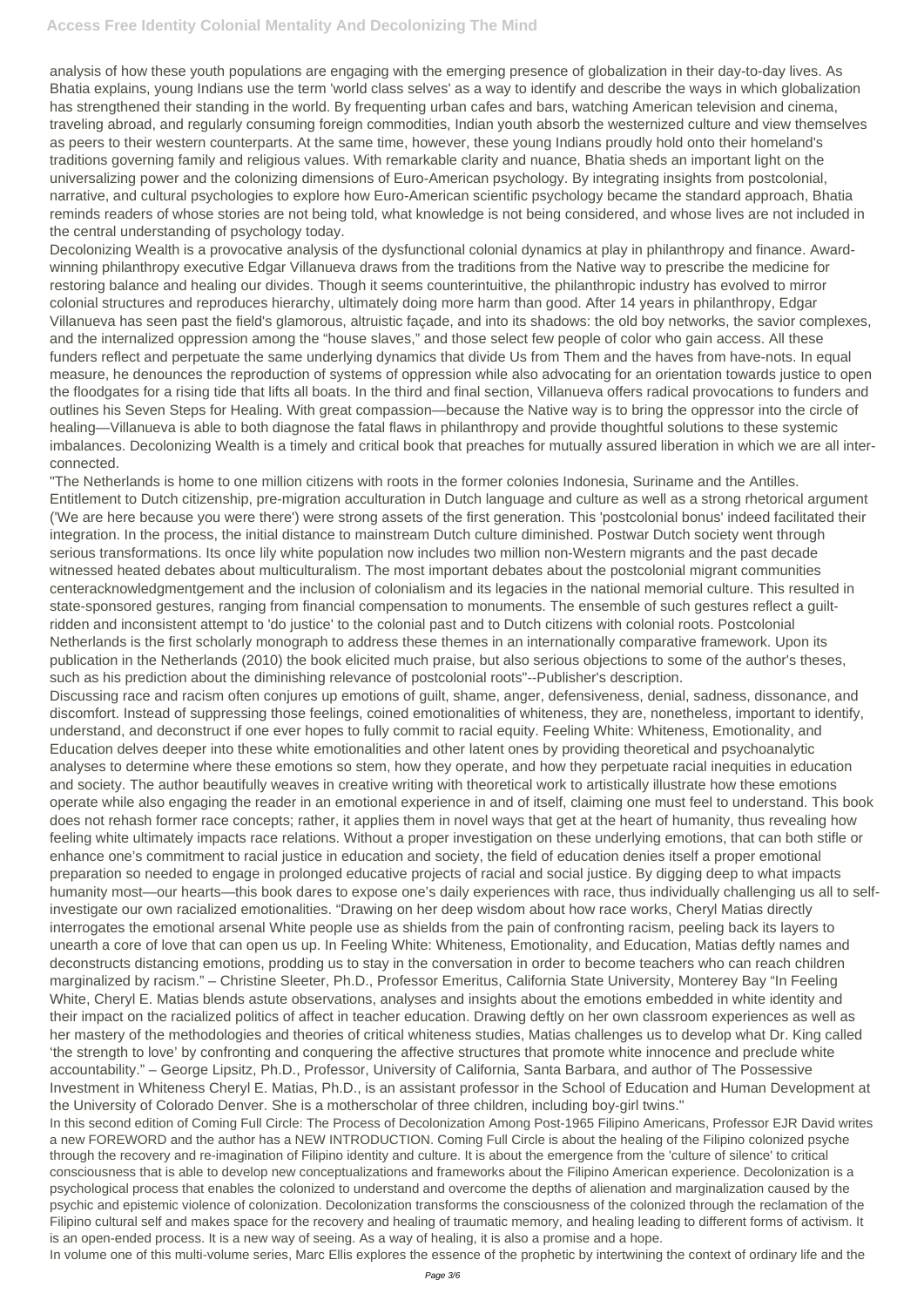explosive reality of Jewish identity, the Holocaust and Israel-Palestine. But Ellis's prophetic challenge extends to people of all faiths and backgrounds. For Jews, Christians and Muslims, where does the prophetic come from and how do we define it? Is the heartbeat of the prophetic, God or our own commitment? In our time where belief in God is more difficult does the prophetic suggest only the possibility of God? With or without God is the prophetic worth the suffering that comes the exile's way? Ellis's unfolding narration of the prophetic is unique and probing for those who take life, justice and faith seriously.

"Pinay Power: Peminist Critical Theory is a collection of peminist (Filipina American feminist) cultural criticism by and about Filipina Americans. It features essays by female scholars and writers who tackle issues such as gender, decolonization, globalization, transnationalism, identity, sexuality, representation and spirituality. It also features examples of peminist artwork."--Provided by publisher. The essays in this edited collection open up a hopeful dialogue about the existing state of democratic education and the ways in which it could be re-imagined as an inclusive, democratized space of possibility and engagement.

Filipino Americans are the second largest Asian American/ Pacific Islander population in the United States and they are projected to become the largest Asian American population by 2010. With 1.37 million Filipino-born immigrants living in the US, Filipino Americans are the second largest immigrant population in the country. As descendants of the Philippines, a country that was colonized by Spain for over three centuries and by the US for nearly 50 years, Filipino Americans are an ethnic group with a sociocultural and historical experience that is unlike any other. First, they are the only ethnic group that has been categorized as Asian American, Pacific Islander, and Hispanic. However, California state laws require that all personnel surveys or statistical tabulations classify persons of Filipino ancestry as "Filipino" rather than part of any other racial or ethnic group. Additionally, Filipino Americans have often been referred to as the "Forgotten Asian Americans," because their presence has been invisible in psychology, education, humanities, and other social sciences. Filipino American Psychology: A Handbook of Theory, Research, and Clinical Practice offers a comprehensive look at the psyche of Filipino Americans. By examining history, cultural values, influences of colonialism, community dynamics, and intersections with other identities, the reader will have an opportunity to understand essential information about this population. Students will gain knowledge and awareness about Filipino American identity and personality development, while practitioners will learn culturally-competent techniques to become better counselors, clinicians, and educators. This book is the first of its kind and aims to promote visibility of this invisible group, so that 2.4 million Filipino Americans will have their voices heard.

Identity, Colonial Mentality, and Decolonizing the MindExploring Narratives and Examining Mental Health Implications for Filipino Americans : a Project Based Upon an Independent InvestigationDecolonising the mindthe politics of language in African literatureEast African PublishersBrown Skin, White MindsFilipino -/ American Postcolonial PsychologyIAP

Is race only about the color of your skin? In The Latinos of Asia, Anthony Christian Ocampo shows that what "color" you are depends largely on your social context. Filipino Americans, for example, helped establish the Asian American movement and are classified by the U.S. Census as Asian. But the legacy of Spanish colonialism in the Philippines means that they share many cultural characteristics with Latinos, such as last names, religion, and language. Thus, Filipinos' "color"—their sense of connection with other racial groups—changes depending on their social context. The Filipino story demonstrates how immigration is changing the way people negotiate race, particularly in cities like Los Angeles where Latinos and Asians now constitute a collective majority. Amplifying their voices, Ocampo illustrates how second-generation Filipino Americans' racial identities change depending on the communities they grow up in, the schools they attend, and the people they befriend. Ultimately, The Latinos of Asia offers a window into both the racial consciousness of everyday people and the changing racial landscape of American society.

The increasing interest in postcolonial theologies has initiated a vital conversation within and outside the academy in recent decades, turning many "standard theologies" on their head. This book introduces seminary students, ministry leaders, and others to key aspects, prevailing mentalities, and some major figures to consider when coming to understand postcolonial theologies. Woodley and Sanders provide a unique combination of indigenous theology and other academic theory to point readers toward the way of Jesus. Decolonizing Evangelicalism is a starting point for those who hope to change the conversation and see that the world could be lived in a different way.

Colonialism and Its Legacy brings together essays by leading scholars in both the fields of political theory and the history of political thought about European colonialism and its legacies, and postcolonial social and political theory. The essays explore the ways in which European colonial projects structured and shaped much of modern political theory, how concepts from political philosophy affected and were realized in colonial and imperial practice, and how we can understand the intellectual and social world left behind by a half-millennium of European empires.

First English translation of two important works by the major revolutionary figure, Amilcar Cabral.

The ideas for this reader came out of a conference organized through the Centre for Global Citizenship Education and Research (CGCER) at the University of Alberta in 2013. With the high expansion of global citizenship education scholarship in the past 15 or so years, and with most of this scholarship produced in the west and mostly focused on the citizenship lives of people in the so-called developing world, or selectively attempting to explain the contexts of marginalized populations in the west, the need for multidirectional and decolonizing knowledge and research perspectives should be clear. Indeed, the discursive as well as the practical constructions of current global citizenship education research cannot fulfill the general promise of learning and teaching programs as social development platforms unless the voices of all concerned are heard and validated. With these realities, this reader is topically comprehensive and timely, and should constitute an important intervention in our efforts to create and sustain more inclusive and liberating platforms of knowledge and learning. This collection of cuttingedge theoretical contributions examines citizenship and neo-liberal globalization and their impacts on the nexus of the local and global learning, production of knowledge, and movements of people and their rights. Case studies in the collection also provide in-depth analysis of lived experiences that challenge the constructed borders, which derive from colonial and imperial re-structuring of the contemporary world and nation-states. The contributors articulate agency in terms of both resistance and proactive engagement toward the construction of an alternative world, which acknowledges equality, justice and common humanity of all in symbiosis with the social and natural environment. It is a valuable reader for students, scholars, practitioners, and activists interested in the empowering possibilities of decolonized global citizenship education. N Dr

While contemporary scholars have taken a great interest in diversity or heterogeneity, this model is relatively new and literature of the past is still crying out for its place in the diversity model. This book models five different decolonizing methods to examine both indigenous writing and representations of indigenous peoples by learned elites.

Almost universally, newly independent states make the production of new maps and atlases affirming their independence and identity a top priority, but the processes and practices by which previously colonized peoples become more engaged or re-engaged in mapping their own territories are rarely straightforward. This collection explores the relationship between mapping and decolonization while engaging recent theoretical debates about the nature of decolonization itself. The essays, originally delivered as the 2010 Kenneth Nebenzahl Jr. Lectures in the History of Cartography at the Newberry Library, encompass more than two centuries (from the late eighteenth through the twentieth) and three continents (Latin America, Africa, and Asia). Topics range from mapping and national identity in late colonial Mexico to the enduring crisis created by the partition of British India and the persistence of racial prejudices and the racialized organization of space in apartheid and postapartheid South Africa.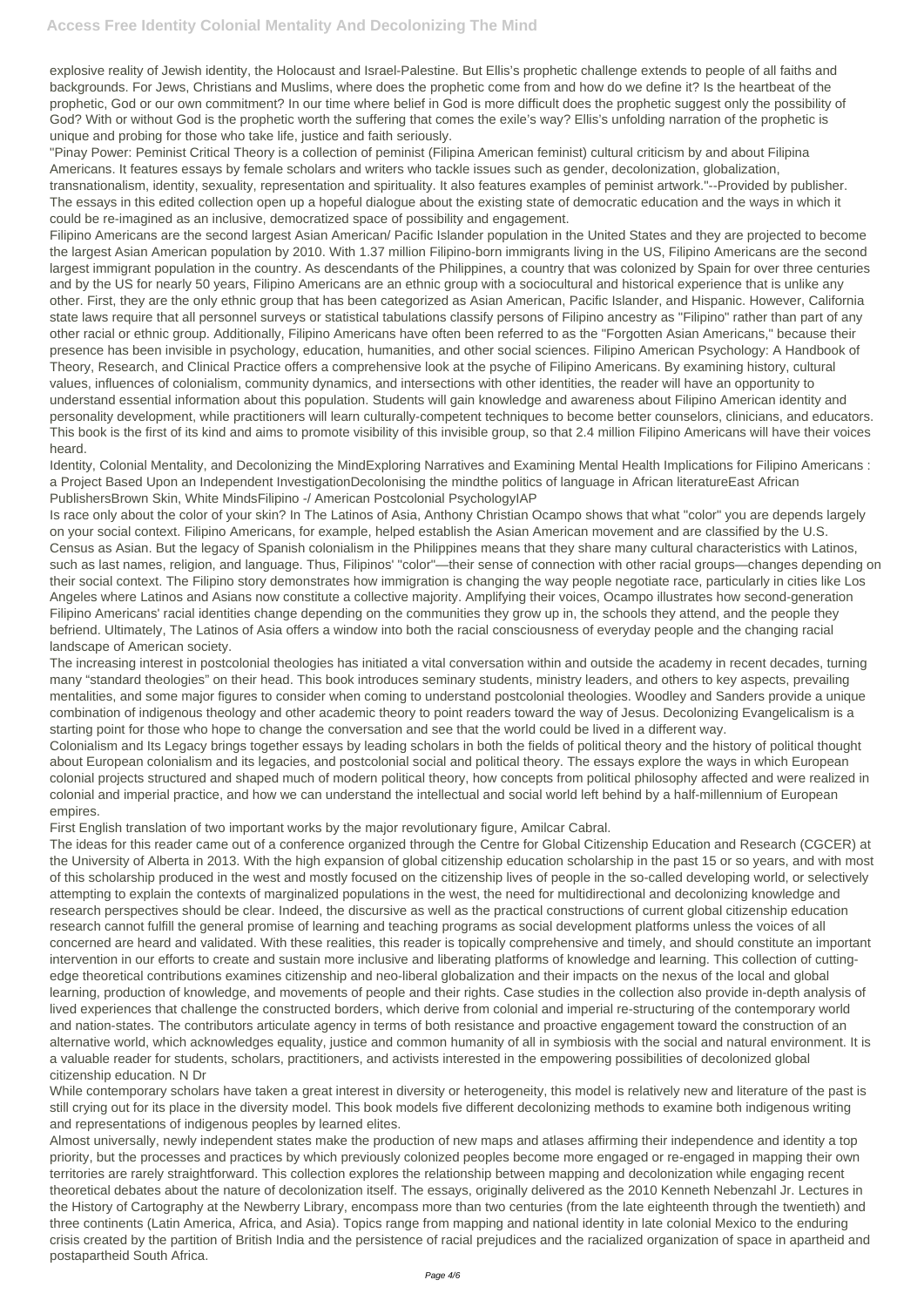In 2008, Canada established a Truth and Reconciliation Commission to mend the deep rifts between Aboriginal peoples and the settler society that created Canada's notorious residential school system. Unsettling the Settler Within argues that non-Aboriginal Canadians must undergo their own process of decolonization in order to truly participate in the transformative possibilities of reconciliation. Settlers must relinquish the persistent myth of themselves as peacemakers and acknowledge the destructive legacy of a society that has stubbornly ignored and devalued Indigenous experience. A compassionate call to action, this powerful book offers a new and hopeful path toward healing the wounds of the past.

This provocative book is anchored on the insurgent and resurgent spirit of decolonization of the twenty-first century. The author calls upon Africa to turn over a new leaf in the domains of politics, economy, and knowledge as it frees itself from imperial global designs and global coloniality. With a focus on Africa and its Diaspora, the author calls for a radical turning over of a new leaf, predicated on decolonial turn and epistemic freedom. The key themes subjected to decolonial analysis include: (1) decolonization/decoloniality – articulating the meaning and contribution of the decolonial turn; (2) subjectivity/identity – examining the problem of Blackness (identity) as external and internal invention; (3) the Bandung spirit of decolonization as an embodiment of resistance and possibilities, development and self-improvement; (4) development and self-improvement – of African political economy, as entangled in the colonial matrix of power, and the African Renaissance, as weakened by undecolonized political and economic thought; and (5) knowledge – the role of African humanities in the struggle for epistemic freedom. This groundbreaking volume opens the intellectual canvas on the challenges and possibilities of African futures. It will be of great interest to students and scholars of Politics and International Relations, Development, Sociology, African Studies, Black Studies, Education, History Postcolonial Studies, and the emerging field of Decolonial Studies.

Decolonization and Feminisms in Global Teaching and Learning is a resource for teachers and learners seeking to participate in the creation of radical and liberating spaces in the academy and beyond. This edited volume is inspired by, and applies, decolonial and feminist thought – two fields with powerful traditions of critical pedagogy, which have shared productive exchange. The structure of this collection reflects the synergies between decolonial and feminist thought in its four parts, which offer reflections on the politics of knowledge; the challenging pathways of finding your voice; the constraints and possibilities of institutional contexts; and the relation between decolonial and feminist thought and established academic disciplines. To root this book in the political struggles that inspire it, and to maintain the close connection between political action and reflection in praxis, chapters are interspersed with manifestos formulated by activists from across the world, as further resources for learning and teaching. These essays definitively argue that the decolonization of universities, through the re-examination of how knowledge is produced and taught, is only strengthened when connected to feminist and critical queer and gender perspectives. Concurrently, they make the compelling case that gender and feminist teaching can be enhanced and developed when open to its own decolonization.

'A landmark in the process of decolonizing imperial Western knowledge.' Walter Mignolo, Duke University To the colonized, the term 'research' is conflated with European colonialism; the ways in which academic research has been implicated in the throes of imperialism remains a painful memory. This essential volume explores intersections of imperialism and research - specifically, the ways in which imperialism is embedded in disciplines of knowledge and tradition as 'regimes of truth.' Concepts such as 'discovery' and 'claiming' are discussed and an argument presented that the decolonization of research methods will help to reclaim control over indigenous ways of knowing and being. Now in its eagerly awaited second edition, this bestselling book has been substantially revised, with new case-studies and examples and important additions on new indigenous literature, the role of research in indigenous struggles for social justice, which brings this essential volume urgently up-to-date.

Memmi examines the manifold causes of the failure of decolonization efforts throughout the world. As outspoken and controversial as ever, he initiates a much-needed discussion of the ex-colonized and refuses to idealize those who are too often painted as hapless victims. An essential guide to understanding the issues which characterize post-colonialism. A comprehensive glossary has extensive crossreferencing, a bibliography of essential writings and an easy-to-use A-Z format.

The sixtieth anniversary edition of Frantz Fanon's landmark text, now with a new introduction by Cornel West First published in 1961, and reissued in this sixtieth anniversary edition with a powerful new introduction by Cornel West, Frantz Fanon's The Wretched of the Earth is a masterfuland timeless interrogation of race, colonialism, psychological trauma, and revolutionary struggle, and a continuing influence on movements from Black Lives Matter to decolonization. A landmark text for revolutionaries and activists, The Wretched of the Earth is an eternal touchstone for civil rights, anti-colonialism, psychiatric studies, and Black consciousness movements around the world. Alongside Cornel West's introduction, the book features critical essays by Jean-Paul Sartre and Homi K. Bhabha. This sixtieth anniversary edition of Fanon's most famous text stands proudly alongside such pillars of anti-colonialism and anti-racism as Edward Said's Orientalism and The Autobiography of Malcolm X.

Though the Filipino American population has increased numerically in many areas of the United States, especially since the influx of professional immigrants in the wake of the 1965 Immigration Act, their impact on schools and related educational institutions has rarely been documented and examined. The Other Students: Filipino Americans, Education, and Power is the first book of its kind to focus specifically on Filipino Americans in education. Through a collection of historical and contemporary perspectives, we fill a profound gap in the scholarship as we analyze the emerging presence of Filipino Americans both as subjects and objects of study in education research and practice. We highlight the argument that one cannot adequately and appropriately understand the complex histories, cultures, and contemporary conditions faced by Filipino Americans in education unless one grapples with the specificities of their colonial pasts and presents, their unique migration and immigration patterns, their differing racialization and processes of identity formations, the connections between diaspora and

community belonging, and the various perspectives offered by ethnic group-centered analysis to multicultural projects. The historical, methodological, and theoretical approaches in this anthology will be of interest to scholars, researchers, and students in disciplines which include Education, Ethnic Studies, Asian American and Pacific Islander Studies, Anthropology, Sociology, Political Science, Urban Studies, Public Policy, and Public Health.

Bringing together classic and new writings of the trailblazing feminist theorist Chandra Talpade Mohanty, Feminism without Borders addresses some of the most pressing and complex issues facing contemporary feminism. Forging vital links between daily life and collective action and between theory and pedagogy, Mohanty has been at the vanguard of Third World and international feminist thought and activism for nearly two decades. This collection highlights the concerns running throughout her pioneering work: the politics of difference and solidarity, decolonizing and democratizing feminist practice, the crossing of borders, and the relation of feminist knowledge and scholarship to organizing and social movements. Mohanty offers here a sustained critique of globalization and urges a reorientation of transnational feminist practice toward anticapitalist struggles. Feminism without Borders opens with Mohanty's influential critique of western feminism ("Under Western Eyes") and closes with a reconsideration of that piece based on her latest thinking regarding the ways that gender matters in the racial, class, and national formations of globalization. In between these essays, Mohanty meditates on the lives of women workers at different ends of the global assembly line (in India, the United Kingdom, and the United States); feminist writing on experience, identity, and community; dominant conceptions of multiculturalism and citizenship; and the corporatization of the North American academy. She considers the evolution of interdisciplinary programs like Women's Studies and Race and Ethnic Studies; pedagogies of accommodation and dissent; and transnational women's movements for grassroots ecological solutions and consumer, health, and reproductive rights. Mohanty's probing